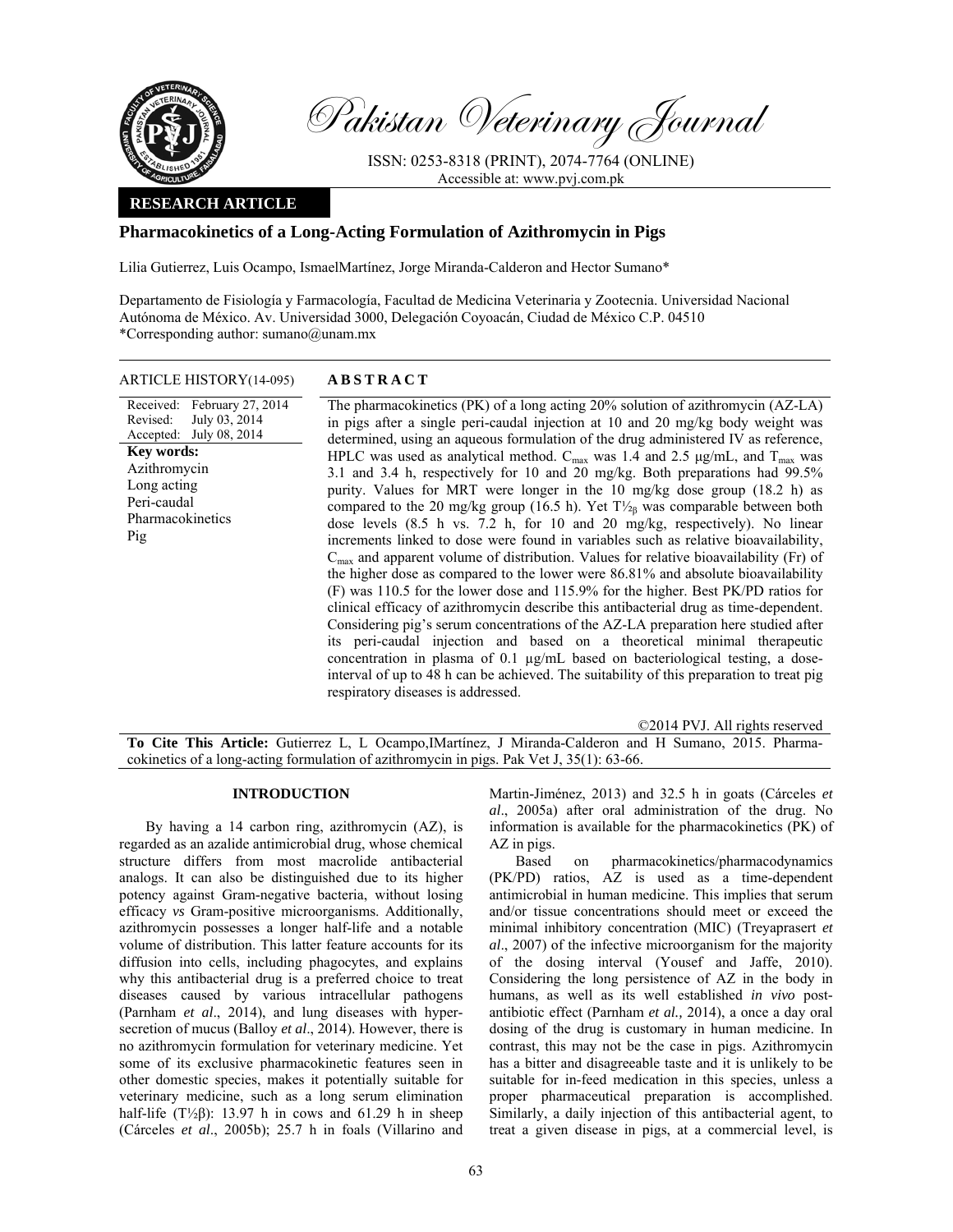unlikely, because such a procedure is time-consuming and costly; it imposes a great work load to producers and stress to affected pigs. Hence, a long acting formulation may be highly desirable. Definition of the PK of one such experimental preparation is here presented.

#### **MATERIALS AND METHODS**

This trial was implemented at an experimental pig farmPRRSV-negative and free from *Actinobacillus pleuropneumoniae*. Mean pen temperature values were 19.5°C and thirty two healthy crossbred, castrated male pigs (Landrace-Yorkshire) with a mean weight of 10.4±0.6 kg were included. They were not medicated 15 days prior to this trial and four groups were randomly formed and housed in 8 separate rooms. Pig diet was provided *ad libitum* (55.5% N-free elements, 16.0% crude protein, 3.0% fat, and 6.5% crude fiber). One group was dosed with 10 mg/kg of a 20% long acting azithromycin (AZ-LA) preparation (AZ-LA<sub>10</sub>) (Azivex®, Laboratorios Karizoo SA de CV, Mexico), based on thioglycerol, citric acid and glicerol formal and the next group received a dose of 20 mg/kg  $(AZ-LA_{20})$ . Injection site was in the lax tissue surrounding the tail (peri-caudal area) in a subcutaneous manner, delivering no more than 0.5 mL/injection site using 3 mL syringes and No.18 gauge needles. The other two groups  $AZ-IV_{10}$  and  $AZ-IV_{20}$ , received 10 and 20 mg/kg of an aqueous solution of azithromycin (Marozit®, a 10% solution of Laboratories Liomont, SA de CV, México).

Left and right jugular indwelling catheters, 30-cm long (Becton, Dickinson and Company, Mexico) were implanted under surgical anesthesia. The loose ends were bandage-fixed and filled with 0.9% saline solution containing 100 IU of heparin for free-blood sampling or drug-dosing. Blood samples were obtained at 0 h (before injection) and at 0.50, 1, 2, 3, 4, 6, 8, 10, 12, 18, 24, 36, 48 and 60 h post-injection. Serum was collected after centrifugation and stored at -20°C until quantitative analysis was performed by chromatography, using a Jasco XLC HPLC system with a fluorometric detector and a diode array detector. Linearity for the standard curve was achieved between 0.1 to 8 mg/L (r>0.995). The intra-assay and inter-assay precision and recovery percentages for AZ were  $\leq 5$ ,  $\leq 6$  and 92%, respectively. The detection limit was 0.025 µg/mL and the quantification one, 0.05 µg/mL.

The serum concentration data of AZ, based on individual concentration vs time curves, were processed through non-compartmental analysis using WinNonlin (Version 3.2 Pharsight, Mountain View, CA, USA) software, obtaining:  $AUC_{0-\infty}$ = area under the concentrationtime curve from zero up to ∞ with extrapolation of the terminal phase; AUMC = area under the first moment of the concentration-time curve;  $MRT_{0-last}$  = mean residence time;  $β =$  elimination hybrid rate constant;  $T_{\frac{1}{2}β}$  = elimination half-life;  $T_{\frac{1}{2}ab}$  = absorption half-life;  $Vd_{AUC}$ = apparent volume of distribution of AUC;  $Cs_0$  = maximum serum concentration at zero time;  $C_{\text{max}}$  = maximum plasma concentration;  $T_{\text{max}}$  = time of maximum serum concentration;  $Cl_B$  = total body clearance; F = absolute bioavailability an Fr = relative bioavailability between doses.

Statistical differences were analyzed by means of Kruskal-Wallis and Dunn-tests, setting a significant error

value not greater than P<0.05 (Statistical Package for the Social Sciences (SPSS).

After 15 days from injection, all animals from groups  $AZ-LA_{10}$  and  $AZ-LA_{20}$  were slaughtered and the pericaudal area dissected, macroscopically inspected for lesions and routine histopathological analysis performed.

Determination of minimum inhibitory concentrations (MIC) of azithromycin was achieved as layout by Andrews (2001) for 20 field strains of both *Actinobacullis pleuropneumoniae* and *Escherichia coli*  and using as control bacteria *Actinobacillus*sp49523 and *Escherichia coli* 25922 (NCTC 12241), respectively.

#### **RESULTS**

Mean±SD plasma concentrations *vs* time profiles of AZ-LA 20% solution in pigs after a single SC peri-caudal injection of either 10 or 20 mg/kg, are presented in Figure 1. Also, this figure shows the serum levels of azithromycin after the 10 and 20 mg/kg IV injection of this drug. Table 1 shows values for pharmacokinetic parameters as well as their statistical comparison. As expected, no normal distribution for the four groups was the constant.



**Fig. 1:** Mean plasma concentrations of azithromycin in pigs after the SC-pericaudal injection of a long-acting preparation of azithromycin, either at a dose of 10 mg/kg  $(AZ-LA_{10})$  or 20 mg/kg  $(AZ-LA_{20})$ . Intravenous profiles of the same dose are also presented  $(AZ-IV_{10})$  and  $AZ$ -IV<sub>20</sub>).

Azithromycin showed a single open compartment kinetic behavior after its IV administration. Serum concentration at zero time  $(C_{s0})$  was 9.11±0.3 µg/mL for group AZ-IV<sub>10</sub> and 11.38 $\pm$ 0.5 µg/mL for group AZ-IV<sub>20</sub>. Terminal phase half-lives  $(T_{\frac{1}{2}})$  were 2.8±0.4 h and 3.0±0.4 h, respectively for these two former groups. Correspondingly, apparent volume of distribution area under the curve (Vd<sub>AUC</sub>) values was  $3.1\pm0.9$  L/kg and  $1.1\pm0.6$  L/kg.

Maximum serum concentration  $(C_{\text{max}})$  of the long acting preparation were  $1.4\pm0.2$   $\mu$ g/mL and  $2.5\pm0.4$  $\mu$ g/mL for groups AZ-LA<sub>10</sub> and AZ-LA<sub>20</sub>, respectively. Terminal phase half-lives were in the same order 8.5±0.8 h and  $7.2\pm1.0$  h. Also, for the peri-caudal administration of azithromycin as LA preparation, MRT was only slightly larger for  $AZ-LA_{10}$  as compared to the larger dose of 20 mg/kg (18.2 *vs* 16.5 h, respectively). This difference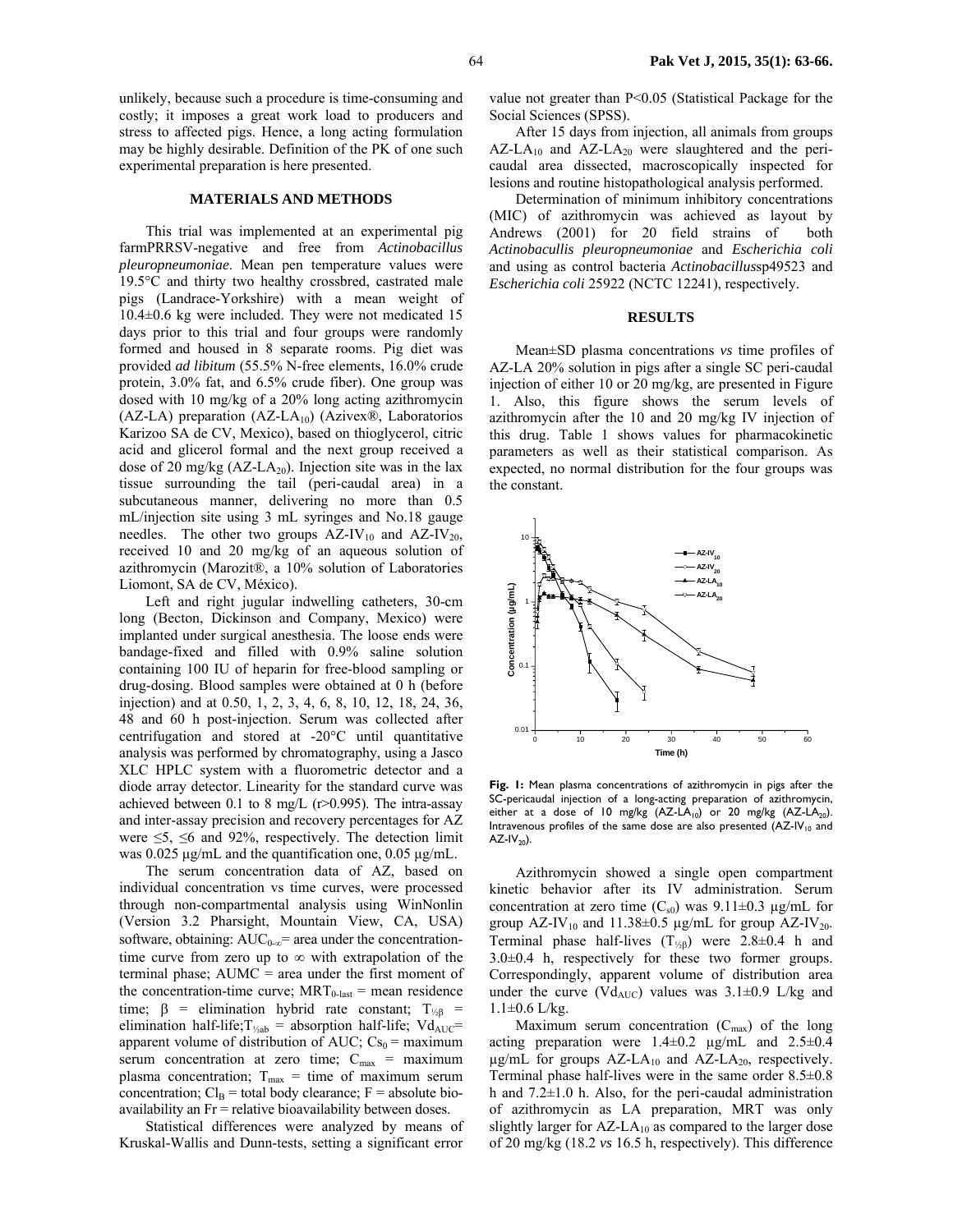**Table 1:** Pharmacokinetic variables (mean±SD) for of a long-acting injectable preparation of azithromycin (AZ-LA) in pigs after the SC-pericaudal injection of either 10 mg/kg or 20 mg/kg. Intravenous injection of an aqueous preparation of azithromycin also at 10 and 20 mg/kg served as reference

| Group AZ-LA <sub>in</sub>    | Group AZ-LA <sub>20</sub>    | Group $AZ-AN$                | Group AZ-B <sub>IV</sub>                                                                                                                                                                                                   |
|------------------------------|------------------------------|------------------------------|----------------------------------------------------------------------------------------------------------------------------------------------------------------------------------------------------------------------------|
| $(10 \text{ mg/kg})^{\#}$    | $(20 \text{ mg/kg})^{\#}$    |                              |                                                                                                                                                                                                                            |
| $27.3 \pm 3.2^a$             | $47.4 \pm 4.2^b$             | $23.8 \pm 3.3^a$             | $40.9 \pm 4.7$ °                                                                                                                                                                                                           |
| $498.3 \pm 12.9^a$           | 783.9±14.3 <sup>b</sup>      | $101.3 \pm 8.2$ <sup>c</sup> | $153.7 \pm 8.8$ <sup>d</sup>                                                                                                                                                                                               |
| $18.2 \pm 0.5^a$             | $16.5 \pm 0.5^{\circ}$       | $4.3 \pm 0.3$ <sup>c</sup>   | $3.8\pm0.4^{\circ}$                                                                                                                                                                                                        |
| $0.1 \pm 0.02$ <sup>a</sup>  | $0.08 \pm 0.02$ <sup>a</sup> | $0.013 \pm 0.006^b$          | $0.024 \pm 0.007$ <sup>b</sup>                                                                                                                                                                                             |
| $8.5 \pm 0.8^{\mathrm{a}}$   | $7.2 \pm 1.1^a$              | $2.8 \pm 0.4^b$              | $3.0 \pm 0.4^b$                                                                                                                                                                                                            |
| $0.72 \pm 0.03$ <sup>a</sup> | $0.70 \pm 0.04^a$            |                              |                                                                                                                                                                                                                            |
|                              |                              | $3.1 \pm 0.9^a$              | $1.1 \pm 0.6^b$                                                                                                                                                                                                            |
|                              |                              | $9.11 \pm 0.3^a$             | $11.38 \pm 0.5^{\circ}$                                                                                                                                                                                                    |
| $1.4 \pm 0.2^a$              | $2.5 \pm 0.4^b$              |                              |                                                                                                                                                                                                                            |
| $3.1 \pm 0.3^a$              | $3.4 \pm 0.3^a$              |                              |                                                                                                                                                                                                                            |
|                              | $\overline{\phantom{0}}$     | 40                           | 26                                                                                                                                                                                                                         |
| $\mathbf{H}$                 | 116                          |                              |                                                                                                                                                                                                                            |
| 115                          | 87                           |                              |                                                                                                                                                                                                                            |
|                              |                              | 1.00                         | #1<br>$\mathcal{L} = \mathcal{L} \mathbf{C}$ and $\mathcal{L} = \mathbf{D} \mathbf{A} \mathbf{A} \mathbf{A}$ and $\mathbf{D} \mathbf{A} \mathbf{A}$ and $\mathbf{D} \mathbf{A} \mathbf{A}$ .<br>$\forall$ Martin $\forall$ |

Values within a row with no common super script differ significantly (P<0.05) Kruskal-Wallis/Dunn. \*Mean of means, #Injected peri-caudally, n = 8; AUC<sub>0-∞</sub>= area under the concentration-time curve from zero up to ∞with extrapolation of the terminal phase; AUMC = area under the first moment of the concentration-time curve; MRT = mean residence time; β = elimination hybrid rate constant; T<sub>/½β</sub> = eliminationhalf-life;T<sub>/<sub>xab</sub> = absorption half-</sub> life; Vd<sub>AUC</sub>= apparent volume of distribution of AUC; Cs<sub>0</sub> = máximum serum concentration at zero time; C<sub>max</sub> = maximum plasma concentration; T<sub>max</sub> = time to reach máximum serum concentration; Cl<sub>B</sub> = total body clearance; F = absolute bioavailability; Fr = relative bioavailability of the 10 vs the 20 mg/kg dose and viceversa.

**Table 2:** MIC´s (µg/mL) for 20 field of *Actinobacillus pleuropneumoniae* and *Escherichia coli* and using as control bacteria *Actinobacillus*sp49523 (NCTC 10229) and *Escherichia coli* 25922 (NCTC 12241)

| $MIC$ value ( $\mu$ g/mL) | <b>Actinobacillus</b> | Escherichia coli |
|---------------------------|-----------------------|------------------|
|                           | pleuropneumoniae      |                  |
| $\leq 0.01$               |                       | n                |
| 0.025                     |                       |                  |
| 0.05                      |                       |                  |
| 0.1                       | 8                     |                  |
| 0.125                     | າ                     | 6                |
| 0.25                      |                       |                  |
| 0.5                       |                       |                  |
|                           |                       |                  |
| > 4                       | 0                     |                  |
| Actinobacillussp49523     | $2.0 \mu g/mL$        |                  |
| Escherichia coli 25922    | $4.0 \mu g/mL$        |                  |
|                           |                       |                  |

was statistically significant (P>0.05). Relative bioavailability (Fr) of the  $AZ-LA_{20}$  group, as compared to AZ-LA<sub>10</sub> group, was 86.8 % and Fr of AZ-LA<sub>10</sub> as compared to  $AZ-LA_{20}$  was 115.2 %, based on the following formula that considers the dose administered:

# $Fr = AUC_{20 \text{ mg/kg}}/20 \text{ mg/kg} \div AUC_{10 \text{ mg/kg}}/10 \text{ mg/kg} \times 100$

Absolute bioavailability (F) was calculated to be 110.5 and 115.9%, respectively for the 10 and 20 mg/kg groups. Maximum serum concentration at a dose of 20 mg/kg was 78.6% higher than this value at a dose of 10 mg/kg and resulted to be statistically different (P<0.05). All other variables assessed, including  $T_{\frac{1}{2}}$  and  $T_{\frac{1}{2}}$  were not statistically different.

Setting minimal therapeutic concentration in plasma of 0.1 µg/mL, based on data derived from MIC values obtained (see Table 2), a dose-interval of 35 to 48 h can be achieved. The time period with serum concentrations of AZ at or above a useful level, was statistically indistinguishable between 20 and 10 mg/kg ( $P<0.001$ ), as most bacteriological susceptibility patterns of *Actinobacillus pleuropneumoniae* and *E. coli* were at or below the referred values. All pigs remained clinically healthy throughout the study and no signs of visible pain were detected. Tissue swelling at peri-caudal area was not observed. Histopathological analysis of injection sites taken post-mortem did not show either macroscopic signs of an inflammatory response nor scar tissue.

#### **DISCUSSION**

In humans, at least 10 metabolites of AZ have been described. They all possess antibacterial activity (Yousef and Jaffe, 2010). Yet, it has been reported that there is equivalence between HPLC and bioassay methods to quantify AZ in blood samples (Rivulgo *et al.,* 2013). This study disregarded the possibility that some different metabolites of azithromycin to the ones so far described in formal literature are present in pigs, and that they show antibacterial activity. Thus, based on the assumption that metabolites of azithromycin in pigs show no antimicrobial activity, PK data derived from HPLC of the parent compound only, as carried out in this study, will represent the kinetic behavior of the active fraction of this drug (Riedel *et al*., 1992), and can be safely taken to derive PK/PD ratios. Furthermore, pharmacokinetics of AZ has been established for humans (Sampson *et al*., 2014); cows (Lucas *et al*., 2010); goats (Cárceles *et al*., 2005a); sheep (Cárceles *et al*., 2005b); foals (Villarino and Martinez-Jiménez, 2013) and dogs (Zur *et al*., 2014), and in all these studies PK of the parent compound was regarded as the relevant one. Also, in all cases the IV and IM routes were assessed. Yet in any study a long-acting preparation was evaluated in pigs. In this context PK values obtained in this paper cannot be directly compared.

In this study, T½β for the peri-caudal administration of azithromycin were not essentially different between the two doses tested (P>0.05) and both values are similar to the  $T\frac{1}{28}$  reported for cows, when injected with a dose of 10 mg/kg of a 30% ethanol-propylenglycol solution (7.2 to 8.5 in pigs and 13.97±11.1 in cows) (Lucas *et al*., 2010). In contrast, values here obtained are considerably shorter than values reported for goats (Cárceles *et al*., 2005a)  $(45.26 \pm 6.8 \text{ h}$  for goats). This may be due to the fact that the preparation used for goats was entirely dissolved in PEG 200 (polyethylen glycol) with only 2% of alcohol butyl-aminobenzoate, while the experimental preparation used in this trial contained 200 mg/mL of azithromycin in thioglycerol, citric acid and glicerol formal.

Absolute bioavailability of  $AZ-LA_{10}$  and  $AZ-LA_{20}$ was 111% and 116%, respectively. It is worth pointing out that bioavailability values above 100% are not startling for pharmaceutical designs which display long action